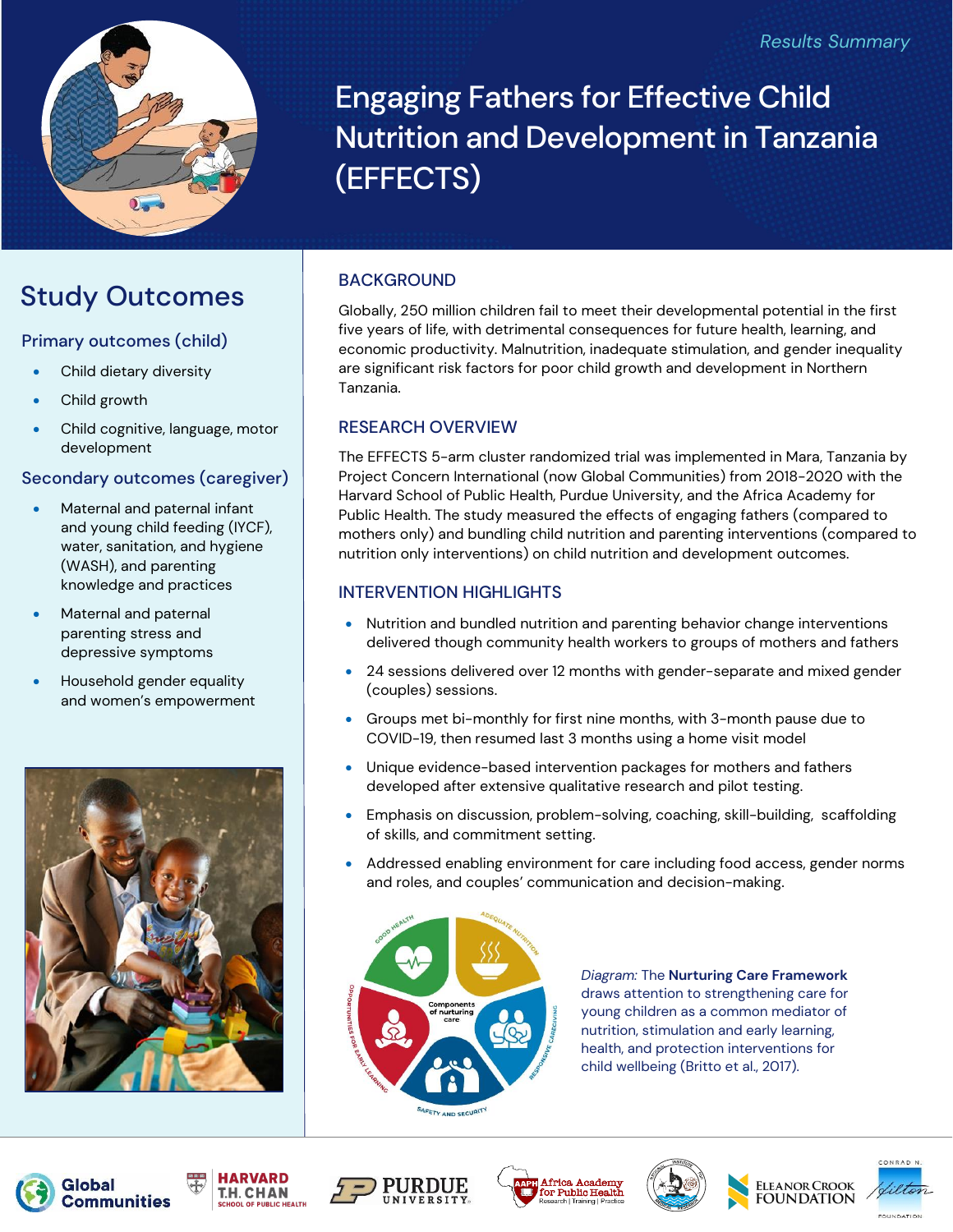## Engaging Fathers for Effective Child Nutrition and Development in Tanzania (EFFECTS)

# Study Design



#### **A cluster randomized controlled trial enrolled 960 families with children 0-18 months from 80 villages (12 households per village) into one of five trial arms:**

- 1. **Mothers nutrition:** IYCF, food access, baby WASH, managing stress, couples communication
- 2. **Couples nutrition:** IYCF, food access, baby WASH, managing stress, gender norms and roles, couples communication and conflict resolution, household decision-making
- 3. **Mothers nutrition + parenting:** IYCF, food access, baby WASH*,* managing stress, couples communication, responsive caregiving, play and communication, positive discipline
- 4. **Couples nutrition + parenting:** IYCF, food access, baby WASH, managing stress, gender norms and roles, couples communication and conflict resolution, household decision-making, responsive caregiving, play and communication, positive discipline
- 5. **Passive control** (standard of care)

**Evaluation timepoints:** 

- **Baseline (0 months)**
- **Midline (6 months of intervention delivery)**
- **Endline (12 months of intervention delivery)**

**Peer Facilitator Guide to Parenting and Family Health and Nutrition for Men** 

















.<br>Conradin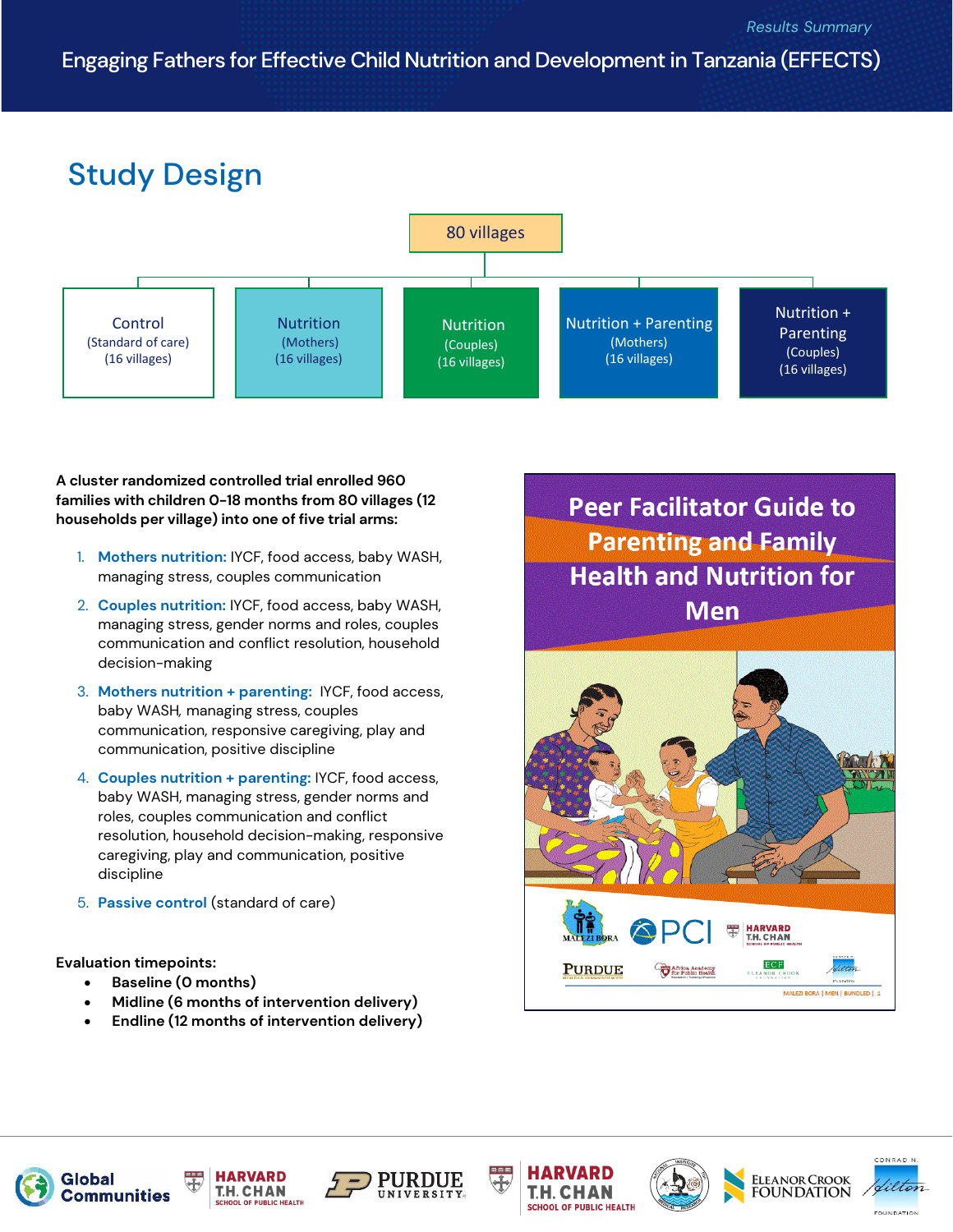## Summary of Results

#### **Plot 1: Children's 7-day Dietary Diversity Plot 2: Children's Receptive Language**



### CHILD NUTRITION & DEVELOPMENT

- Engaging fathers (compared to mothers only) while providing bundled nutrition and parenting content (compared to nutrition only) increased child dietary diversity over 24 hours (p<0.001) and 7 days (p=0.01) (Plot 1).
- Bundling nutrition and parenting interventions (compared to nutrition only interventions) improved children's cognitive development (p=0.045) and receptive language development (p=0.047) (Plot 2).
- Any intervention improved children's length-for-age z-scores compared to the control (p=0.03) with no main effects of father engagement or bundling.

### IYCF AND WASH PRACTICES

- Engaging fathers (compared to mothers only) increased the likelihood of fathers preparing food for their child in the past 2 weeks (p<0.0001). The increase was greatest in the couples bundled arm*.*
- Engaging fathers (compared to mothers only) increased the likelihood that fathers grew new nutritious crops in the past 6 months (p=0.015) and that fathers washed their hands (p=0.006) and their child's hands (p=0.028) at the critical times.
- Bundling nutrition and parenting (compared to nutrition only) interventions increased the likelihood that mothers grew new nutritious crops in the past 6 months (p=0.007).
- Any intervention (compared to the control) increased the likelihood of mothers putting money aside for purchasing nutritious foods (p=0.001), fathers purchasing special foods for the child in the past month (p=0.024), and households consuming clean and safe water at home (p<0.0001).